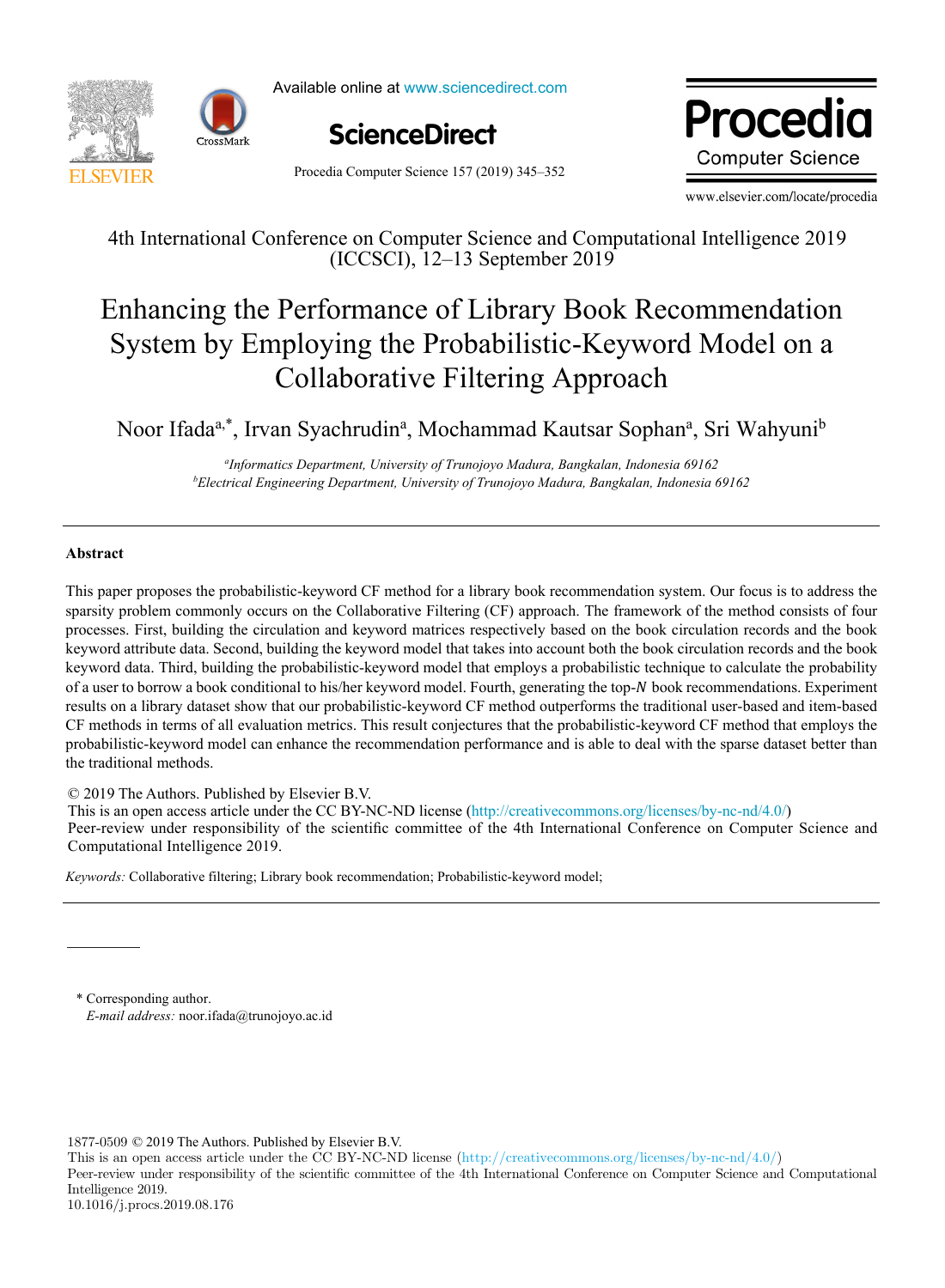# **1. Introduction**

The library plays an essential role in supporting the learning and research activities in a university. One of the key divisions of a library is the circulation division in which the borrowing book privilege service is accessible for its users, i.e., students, lecturers, and staffs. Given a vast number of book collections available in the library, the searching feature of a library catalog system is not sufficient to help users in finding books of his interest  $12$ . The implementation of the library book recommendation system could work as an efficient solution to this problem.

Recommendation system overcomes the excessive information offered to target users by recommending a personalized list of items of users' interests. In terms of the library book, the implementation of a system can enhance the user's satisfaction in searching books and reading interest <sup>2</sup>, as well as the resource utilization and the user's experience<sup>1</sup>.

The Collaborative Filtering (CF) approach is the most widely-used learning model implemented in the recommendation systems <sup>3 4 5</sup>. CF approach generates the list of recommendations by empowering the collaborative feedbacks, i.e., the known user-book relations, given by multiple users <sup>6</sup>. In this case, the collaborative feedbacks are modeled such that the similarities of users or items influence the predictions. Dealing with the sparse data is a common limitation in CF  $678$ . A CF-based recommendation system is prone to result in a poor recommendation performance due to the sparsity problem. The system is incapable of determining the users and items similarities given that most of the user-book relations are unknown <sup>4689</sup>. One alternative solution to tackle the problem is by applying the attributebased model, i.e., taking into account attribute data in the learning model <sup>9 10 11 12</sup>. However, existing methods did not consider the implementation of a probabilistic technique to control further the importance of item attribute for enhancing the recommendation performance <sup>13</sup> <sup>14</sup> 15.

The focus of our work is to deal with the sparsity problem on a library book recommendation system by employing a probabilistic item attribute model on a CF approach. In the proposed method, the probabilistic technique is implemented to predict the list of book recommendations for a target user conditional to the item attribute model, i.e., keyword model, built from the book circulation records and the book keywords data.

Experimental results on a library dataset show that our proposed method can outperform the traditional user-based CF (UBCF) and item-based CF (IBCF) methods. This finding confirms that the proposed method that employs probabilistic-keyword model can tackle the sparsity problem and therefore boost the performance of library book recommendations.

The rest of this paper is structured as follows. Section 2 describes the related work. Section 3 details our probabilistic-keyword CF method. Section 4 presents the experimental results based on a library dataset. Lastly, the conclusion is listed in Section 5.

# **2. Related Work**

The attribute-based models have shown to able to tackle the sparsity problem and enhance the recommendation performance in CF. Attribute models can alternatively be built by using: the combination of the users and items similarities to their corresponding attributes<sup>9</sup>, the combination of the items similarities to their attributes and the timeweight score  $^{11}$ , the combination of the rating data and the item-attribute similarities  $^{10}$ , and the folksonomy network  $12$ . However, existing methods basically implemented the models on the traditional CF approach, i.e., user-based or item-based, and did not consider the implementation of a probabilistic technique that has proven can enhance the recommendation performance in the Social Tagging systems <sup>13</sup> <sup>14</sup> 15. Those probabilistic-attribute methods used the attributes, i.e., tags, that were linked to the users and items and formed the ternary relationships.

In this paper, we propose to combine the advantage of both the attribute and probabilistic models, then frame them as a probabilistic-attribute model. Unlike the existing probabilistic-attribute methods <sup>13 14 15</sup>, our method use attributes, i.e., keywords, that are attached initially to the items/books only. The keyword model that depicts the relationship of users, books, and keywords are built through the utilization of user-keyword and keyword-book frequencies.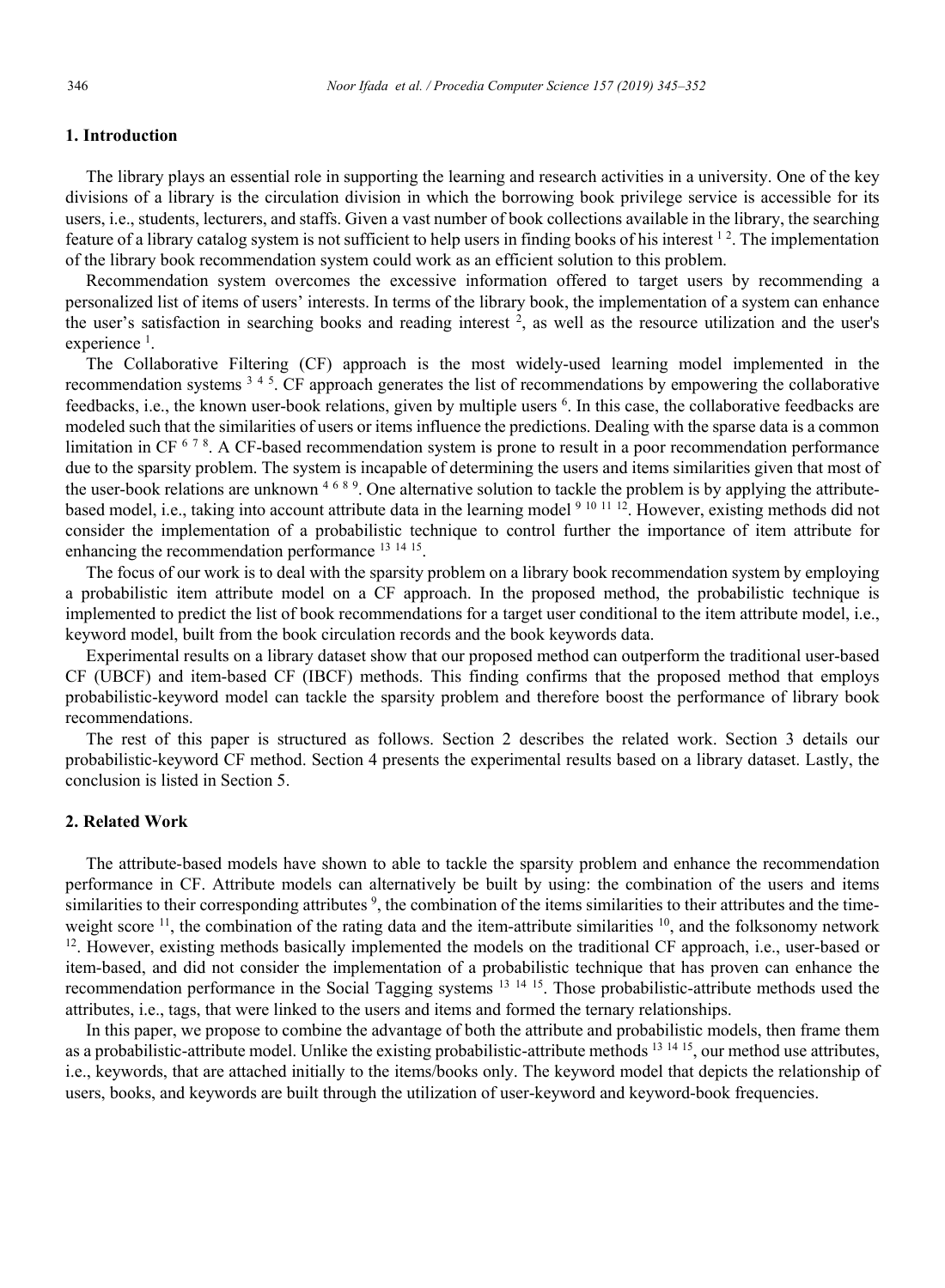#### 3. Probabilistic-keyword CF Method

Our proposed probabilistic-keyword CF method is focusing on a library book recommendation system. To solve the sparsity issue of CF approach, we build a keyword model that takes into account both the book circulation records and book keyword data. As depicted in Fig. 1, the framework of our method is decomposed into four processes: (1) building the circulation and keyword matrices, (2) building the keyword model, (3) building the probabilistic-keyword model, and (4) generating the top-N book recommendations.



Fig. 1. Framework of our probabilistic-keyword CF method

#### 3.1. Building the Circulation and Keyword Matrices

The circulation and keyword matrices are respectively constructed from the book circulation records and the book keyword attribute data. Assume that we have  $U = \{u_1, u_2, u_3, ..., u_m\}$ ,  $I = \{i_1, i_2, i_3, ..., i_n\}$ , and  $K =$  ${k_1, k_2, k_3, ..., k_c}$  as the set of m users, n books, and c keyword attributes, respectively. The book circulation records represent the binary correlation between user u and book i that can be modeled as a circulation matrix  $R \in \mathbb{Z}^{m \times n}$ where  $r_{i,j}$  is set to 1 if user u has borrowed book i or 0 otherwise. The book keyword data represents the list of keyword attributes of each book that can be modeled as a keyword matrix  $A \in \mathbb{Z}^{n \times c}$  where  $a_{i,k}$  is denoted as 1 if book i has keyword k or 0 otherwise. Fig. 2(a) and (b) respectively show the toy examples of a circulation  $R \in \mathbb{Z}^{3 \times 4}$  and a keyword  $A \in \mathbb{Z}^{4\times 5}$  matrices where  $U = \{u_1, u_2, u_3\}$ ,  $I = \{i_1, i_2, i_3, i_4\}$ , and  $K = \{k_1, k_2, k_3, k_4, k_5\}$ .

|                         |                    |    |             |    |           |                   |         | Keyword |     |    |    |     |
|-------------------------|--------------------|----|-------------|----|-----------|-------------------|---------|---------|-----|----|----|-----|
|                         |                    |    | <b>Book</b> |    |           |                   |         | K1      | K2  | K3 | K4 | n 3 |
|                         |                    |    | $\iota_2$   | ı. | $\iota_4$ |                   | U       |         |     |    |    |     |
|                         | $\boldsymbol{u}_I$ |    |             |    |           | м                 | l2      |         |     |    |    |     |
| $\overline{\mathbf{u}}$ | $\boldsymbol{u}_2$ |    |             |    |           | $\overline{B}$ od | ı.      |         |     |    |    |     |
|                         | $u_3$              |    |             |    |           |                   | $\iota$ |         |     |    |    |     |
|                         |                    | tа |             |    |           |                   |         |         | (b) |    |    |     |

Fig. 2. Toy examples: (a) Circulation matrix  $R \in \mathbb{Z}^{3 \times 4}$  and (b) Keyword matrix  $A \in \mathbb{Z}^{4 \times 5}$ 

#### 3.2. Building the Keyword Model

## 3.2.1. User-Keyword and Keyword-Book Frequency Matrices

The user-keyword and keyword-book frequency matrices are constructed out of the circulation  $R$  and keyword  $A$ matrices. The user-keyword frequency matrix  $X \in \mathbb{Z}^{m \times c}$  lists the keyword usage on books of each user u, where  $x_{u,k}$ denotes the number of books that a user  $u$  has borrowed with a keyword  $k$ . Meanwhile, the keyword-book frequency matrix  $Y \in \mathbb{Z}^{c \times n}$  lists the popularity of each keyword k amongst users, where  $y_{k,i}$  denotes the number of users who have borrowed a book  $i$  with a keyword  $k$ . Fig. 3(a) and (b) respectively show the toy examples of a user-keyword  $X \in \mathbb{Z}^{3\times 5}$  and a keyword-book  $Y \in \mathbb{Z}^{5\times 4}$  frequency matrices constructed based on the circulation  $R \in \mathbb{Z}^{3\times 4}$  and keyword  $A \in \mathbb{Z}^{4 \times 5}$  matrices of Fig. 2(a) and (b).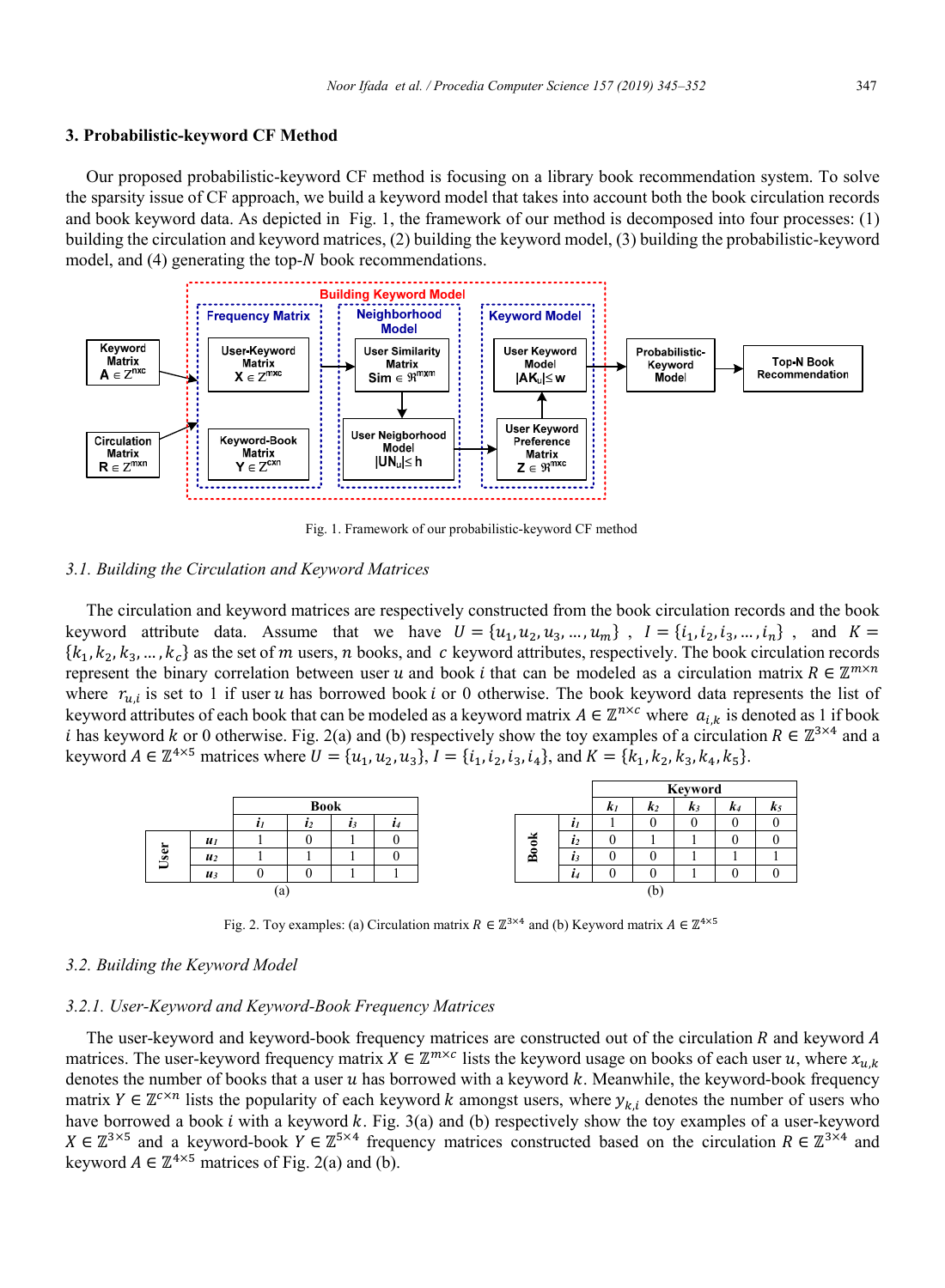

Fig. 3. Toy examples: (a) User-Keyword frequency matrix  $X \in \mathbb{Z}^{3\times 5}$  and (b) Keyword-Book frequency matrix  $Y \in \mathbb{Z}^{5\times 4}$ 

#### 3.2.2. User Neighborhood Model

The concept of building the user neighborhood model is that users are considered to have a higher similarity with a target user u when they have used a significant number of same keywords. Meanwhile, keywords that are used by many users are considered to have less similarity contribution compared to those used by a small number of users. In this research, the user neighborhood model is generated based on the similarity of the keyword usage on books and the keyword popularity amongst users. The similarity between user  $u$  and  $v$  is computed by using the cosine similarity:

$$
sim_{u,v} := \frac{\sum_{k=1}^{c} (x_{u,k} \cdot f_k)(x_{v,k} \cdot f_k)}{\sqrt{\sum_{k=1}^{c} (x_{u,k} \cdot f_k)^2} \sqrt{\sum_{k=1}^{c} (x_{v,k} \cdot f_k)^2}}
$$
(1)

where  $x_{u,k}$  and  $x_{v,k}$  denote the keyword usage similarity of user u and v in the user-keyword frequency matrix X. While  $f_k$  refers to the dissimilarity of keyword popularity amongst users in the keyword-book frequency matrix Y:

$$
f_k := \log \left( m / \sum_{i=1}^n y_{k,i} \right) \tag{2}
$$

The similarity score between user u and v is in the range of [0, 1]. The higher the score, the more similar user u to user v. For m users, the users' similarities form a similarity matrix  $Sim \in \mathbb{R}^{m \times m}$ . The user neighborhood  $UN_u$  is then built as a set of top-h nearest neighbors of user u generated based on the similarity values of  $Sim_{u,*}$  sorted in descending order such that  $UN_u \subseteq U$  and  $|UN_u| \leq h$ .

# 3.2.3. Keyword Model

For generating the keyword model, first, the preference score of each target user  $u$  for a keyword  $k$  must be computed. The score is achieved by summing the keyword k usage of the neighbor users  $UN_u$  weighted by the conforming similarity score between the target user u and his/her each neighbor  $v \in UN_u$ . The formulation of how much the target user u prefers a keyword  $k$  is given by:

$$
z_{u,k} := \sum_{v \in UN_u} x_{v,k} \cdot sim_{u,v} \tag{3}
$$

For m users and c keywords, the users keyword preference form a preference matrix  $Z \in \mathbb{R}^{m \times c}$ . The keyword model  $AK_u$  is then built as a set of top-w preferred keywords of user u generated based on the preference scores of  $Z_{u,*}$  sorted in descending order such that  $AK_u \subseteq K$  and  $|AK_u| \leq w$ .

#### 3.3. Building the Probabilistic-Keyword Model

The probabilistic-keyword model is created by considering the CF approach as a classification problem. Hence, the classifier predicts, for each target user u, the probability of a target book  $i<sub>v</sub>$  belongs to class book given the user u keyword model  $AK_u$  used as the feature variables. By using the multinomial event model distribution assumption for the Naïve Bayes <sup>16</sup>, the posterior probability of user u for a book  $i_y$  given keyword model  $AK_u$  is formulated as:

$$
p_{u,i_y} := p(i_y | AK_u) := p(I = i_y) \prod_{j=1}^{w} p(k_j | I = i_y)^{(X_{u,j}+1)}
$$
(4)

where  $p(I = i_y)$  dan  $p(t_i | I = i_y)$  are determined as :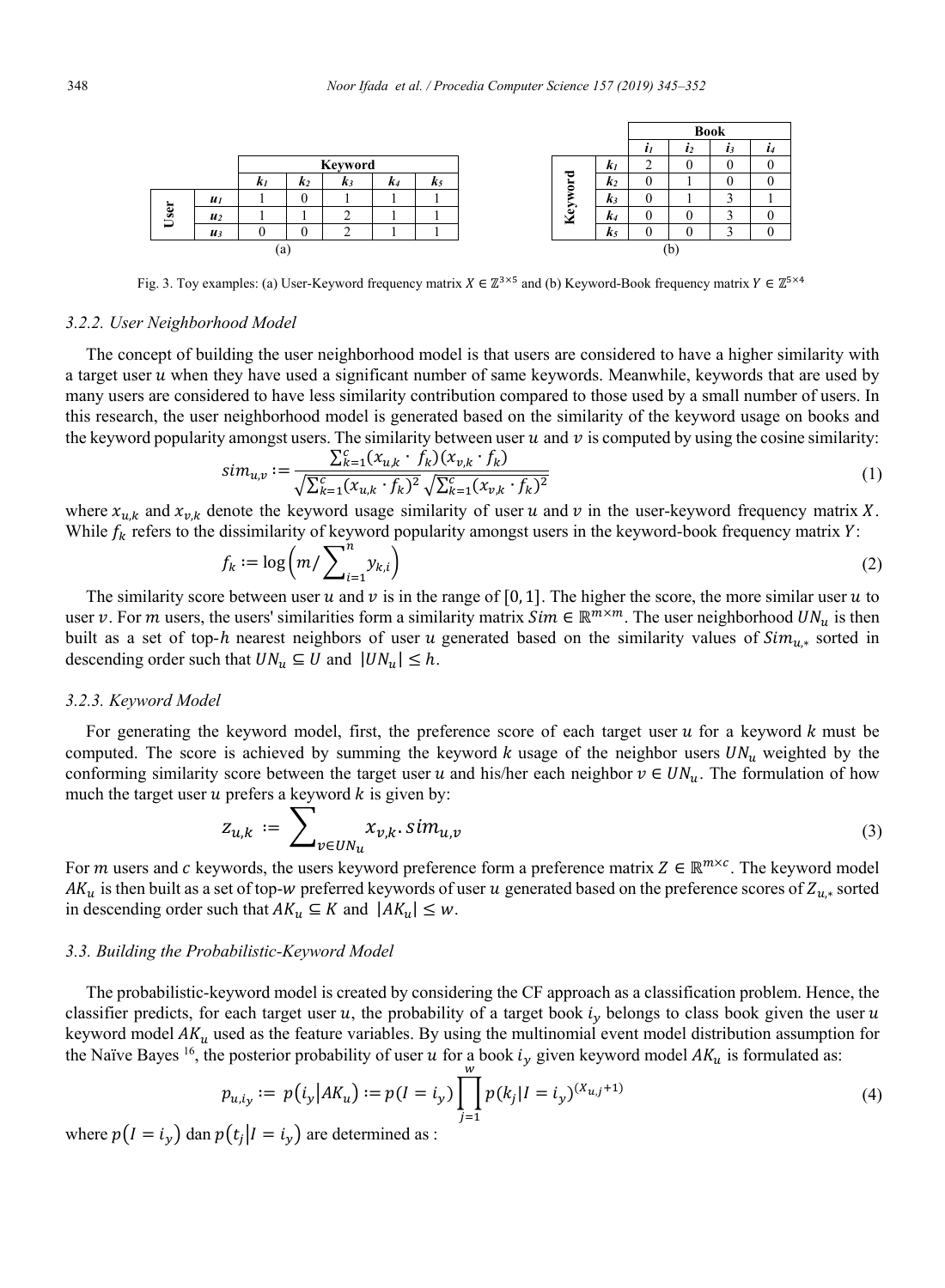Noor Ifada et al. / Procedia Computer Science 157 (2019) 345-352

$$
p(I = i_y) := \frac{\sum_{u=1}^{m} R_{u,y}}{\sum_{v=1}^{n} \sum_{u=1}^{m} R_{u,y}}
$$
(5)

$$
p(k_j|I = i_y) := \frac{1 + Y_{j,y}}{c + \sum_{k=1}^{c} Y_{k,y}}
$$
(6)

To avoid zero values on Equation (4) and (6), we apply the Laplacian estimate  $17$  as a smoothing technique by adding "1" to those equations.

## 3.4. Generating the Top-N Book Recommendations

For the target user u, the list of top-N book recommendation is an ordered set of books,  $TopN_u$ , obtained by descending order the posterior probability scores  $p_{u,i_v}$ . The complete algorithm of the proposed probabilistic-keyword CF method is shown in Fig. 4.

| Algorithm<br>: Probabilistic-keyword CF Method                                                                                              |
|---------------------------------------------------------------------------------------------------------------------------------------------|
| Input<br>: Book circulation records and book keyword data, size of user neighborhood UN $h$ ,                                               |
| size of keyword model AK w                                                                                                                  |
| : top-N list of book recommendation for target user u $TopN_{u}$<br>Output                                                                  |
| 1. Construct the circulation $R \in \mathbb{Z}^{m \times n}$ and keyword $A \in \mathbb{Z}^{m \times c}$ matrices from the book circulation |
| records and keyword attribute data                                                                                                          |
| 2. Build the keyword model:                                                                                                                 |
| a. Construct the user-keyword $X \in \mathbb{Z}^{m \times c}$ and keyword-book $Y \in \mathbb{Z}^{c \times n}$ frequency matrices           |
| b. Based on the user similarity matrix $Sim \in \mathbb{R}^{m \times m}$ constructed using Equation (1), generate the                       |
| top-h nearest neighbors of user u $UN_{\nu}$ for target user u where $UN_{\nu} \subseteq U$ and $ UN_{\nu}  \leq h$                         |
| c. Based on the user keyword preference matrix $Z \in \mathbb{R}^{m \times c}$ constructed using Equation (3),                              |
| generate the top-w keyword model $AK_u$ for target user u where $AK_u \subseteq K$ and $ AK_u  \leq w$                                      |
| d. Build the probabilistic-keyword model by calculating the posterior probability using                                                     |
| Equation (4)                                                                                                                                |
| 3. Generate the top-N list of book recommendation for target user u $TopNu$ based on the posterior                                          |
| probability values                                                                                                                          |

Fig. 4. Algorithm of probabilistic-keyword CF method

# 4. Empirical Analysis

# 4.1. Dataset and Evaluation Method

For the experiments, we use the dataset of UTM Library (https://library.trunojoyo.ac.id/) collected in 2016-2017. Table 1 lists the description of the dataset. Note that the Circulation and BookCollection data are respectively used to construct the circulation matrix  $R$  and the keyword matrix  $A$ . As shown in Table 2, the dataset is very sparse since 99.7383% of  $r_{u,i}$  of the circulation matrix R are unknown, i.e., labeled as "0".

| Data                  | <b>Description</b>                                                                                                                                  |
|-----------------------|-----------------------------------------------------------------------------------------------------------------------------------------------------|
| Circulation           | The book borrowing records: ID Member, ID Col, Date Borrow, Date Should Return, Date Returned                                                       |
| <i>BookCollection</i> | Information about the book collections in the library: ID Col, Classification, Author, Title, Year<br>Published, Publisher, City Published, Keyword |
| Member                | Information about the users of the library: ID, Department, Name, Sex, Category                                                                     |

Table 1. Description of UTM library dataset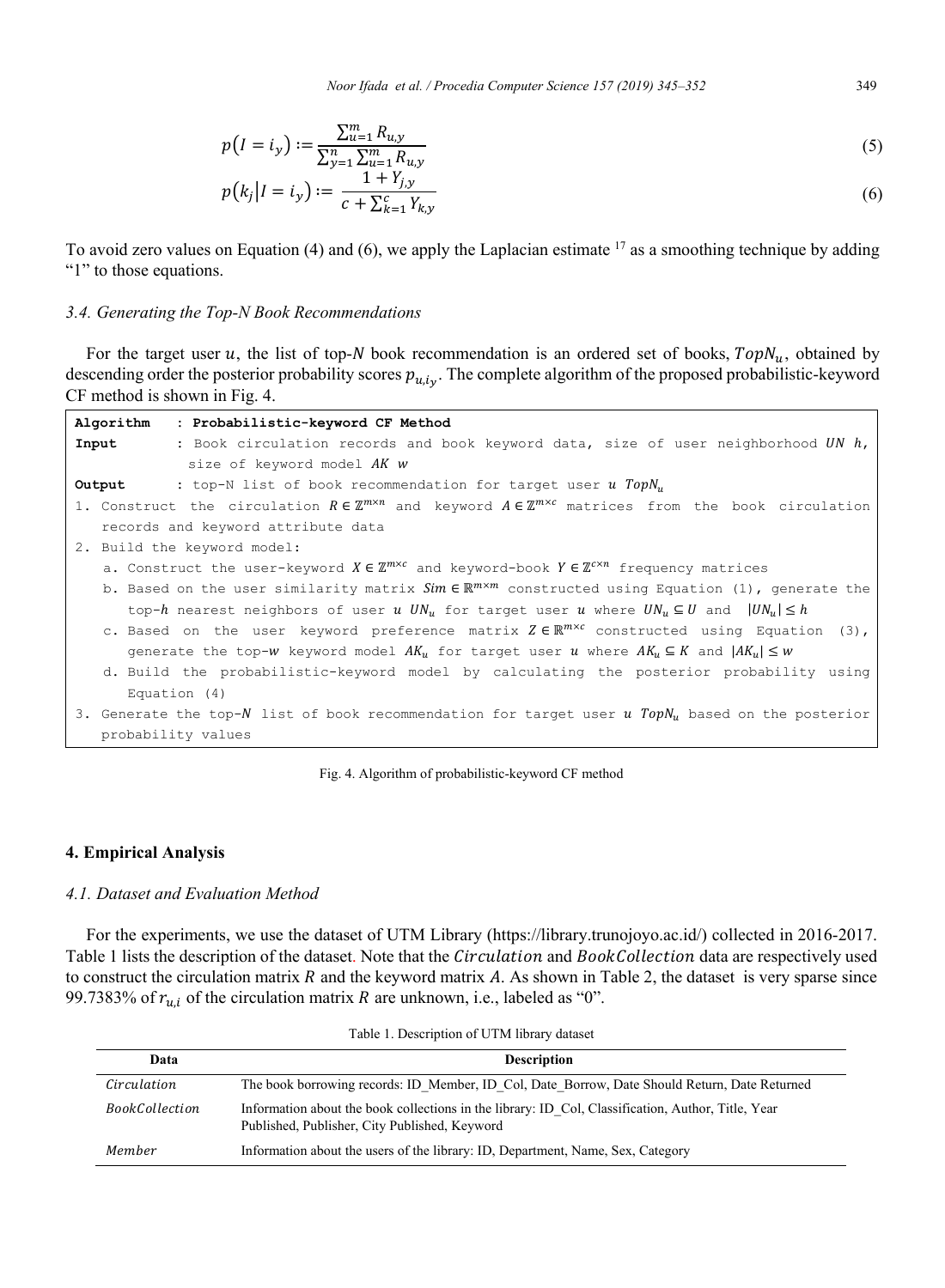| Table 2. Statistic of UTM library dataset |  |  |  |  |  |  |  |
|-------------------------------------------|--|--|--|--|--|--|--|
|-------------------------------------------|--|--|--|--|--|--|--|

| users<br>(m) | Total number of Total number of Total number of<br>books<br>(n) | keywords | Total number of book<br>circulation records<br>$( r_{u,i} == 1 )$ | <b>Density</b><br>$^{\prime} u_{\cdot} i$<br>100%<br>$m \cdot n$ | <b>Sparsity</b><br>$(100\% - Density)$ |
|--------------|-----------------------------------------------------------------|----------|-------------------------------------------------------------------|------------------------------------------------------------------|----------------------------------------|
| 1007         | 3585                                                            | 854      | 9448                                                              | 0.2617%                                                          | 99.7383%                               |

As the evaluation method, we apply the 5-fold cross-validation approach such that we arbitrarily split every fold as two sets: 80% training data  $D_{train}$  and 20% test data  $D_{test}$ . Thus, the performance results are presented as the average of five folds results.

## 4.2. Evaluation Metric

The task of book recommendation is to generate the top-N books prediction for the target users in  $D_{test}$ . For the evaluation, the top-N list of book recommendations for a user u,  $Top_u(N)$ , are then matched to his/her ground-truth books,  $GT_u$ , recorded in  $D_{test}$ . We use various evaluation metrics commonly used for assessing the recommendation performance of a target user u, i.e., Average Precision (AP), F1-Score, and Normalized Discounted Cumulative Gain  $(NDCG)$ :

$$
AP_u(N) := \sum_{n=1}^{N} Precision_u(N) \cdot \mathbb{I}(Top_u(n) \in GT_u)
$$
\n<sup>(7)</sup>

$$
F1\text{-}Score_u(N) := \frac{2 \cdot Precision_u(N) \cdot Recall_u(N)}{Precision_u(N) + Recall_u(N)}
$$
\n
$$
(8)
$$

$$
NDCG_u(N) := \frac{DCG_u(N)}{IDCG(N)}\tag{9}
$$

where  $\mathbb{I}(\cdot)$  results 1 when the condition within the bracket is satisfied, or else 0. The Precision, Recall, DCG, and IDCG of each target user  $u$  are calculated as:

$$
Precision_u(N) := 100 \cdot \frac{|Top_u(N) \cap GT_u|}{N}
$$
\n(10)

$$
Recall_u(N) := 100 \cdot \frac{|Top_u(N) \cap GT_u|}{|GT_u|} \tag{11}
$$

$$
DCG_u(N) := \sum_{n=1}^{N} \frac{1}{\log_2(1+n)} \cdot \mathbb{I}(Top_u(n) \in GT_u)
$$
 (12)

$$
IDCG(N) := \sum_{n=1}^{N} \frac{1}{\log_2(1+n)}
$$
\n(13)

The reported performance scores are the average results of all target users in  $D_{test}$ .

## 4.3. Experiment Result

#### 4.3.1. Sensitivity Analysis

We conduct the sensitivity analysis of our proposed method to the size of the user neighborhood and keyword models:

Effect of the user neighborhood UN size (h). The h is the size of the user neighborhood to generate  $UN_u$  for each target user  $u$  that is used in Equation (3). We conduct the experiments on a variety of user neighborhood size  $h = \{10,20,30,40,50,60,70,80,90,100\}$ . Fig. 5(a) shows that the performance of recommendation is in lines to h until  $h = 20$  and then deteriorating when  $h > 20$ . This finding concludes that the number of target user's best neighbor is 20 users.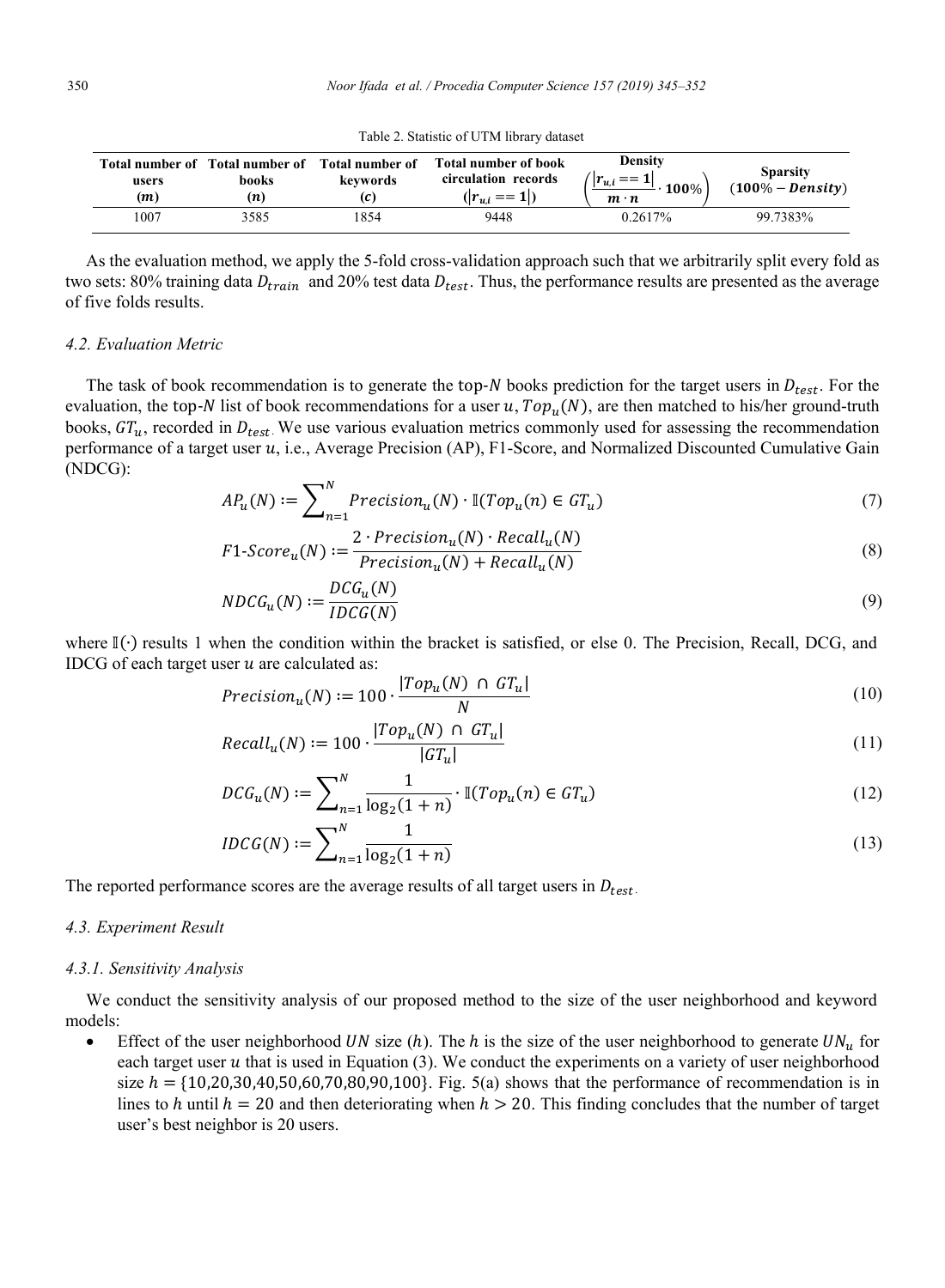Effect of the keyword model AK size (w). The w is the size of the keyword model to generate  $AK_u$  for each target user  $u$  that is used in Equation (4). We conduct the experiments on a variety of user neighborhood size  $W = \{5,10,20,30,40,50,60,70,80,90,100\}$ . Results in Fig. 5(b) show that our method performs the best at  $W =$ 5 and is declining on larger �. In other words, a target user's interest is best represented with five keywords.



Fig. 5. Sensitivity analysis: (a) Effect of user neighborhood size h and (b) Effect of keyword model size w

# *4.3.2. Comparison of Recommendation Performance*

The performance of our method (probabilistic-keyword CF method) is benchmarked with the following:

- UBCF 18: The traditional user-based CF method which conjectures that the users that have similar rating pattern with a target user are influencing his/her preference and, therefore, the list of recommendations are generated based on the users' similarities. To obtain its best performance, the tuned parameter for UBCF is user neighborhood size = 80.
- $\bullet$  IBCF<sup>4</sup>: The traditional item-based CF method which conjectures that a user inclines to pick similar items that he/she liked in the past and, therefore, the list of recommendations are generated based on the similarities of the items. To obtain its best performance, the tuned parameter for IBCF is  $item\_neighborhood\_size = 100$ .

Table 3 lists the comparisons of recommendation performance of our proposed probabilistic-keyword CF method and the benchmarking methods in terms of AP, F1-Score, and NDCG at various top-N, where  $N = \{10,20,30\}$ . We obtain two observation based on those results.

First, our method outperforms all of the benchmarking methods in terms of all evaluation metrics. Note that the higher the  $N$ , the higher the AP score is. On the contrary, the higher the  $N$ , the lower F1-Score and NDCG scores are. All of these results confirm that our probabilistic-keyword CF method that employs the probabilistic-keyword model can enhance the performance of recommendations.

Two, given the 99.7383% sparsity of the dataset (see Table 2), we can establish that our proposed method can deal with the sparse dataset and therefore it is superior in handling such problem commonly occurred in CF-based methods, in compared to all benchmarking methods.

|                          |          |          |          | Tuolo 9: Comparison of recommendation performance |                 |          |             |          |          |
|--------------------------|----------|----------|----------|---------------------------------------------------|-----------------|----------|-------------|----------|----------|
| Method                   |          | АP       |          |                                                   | <b>F1-Score</b> |          | <b>NDCG</b> |          |          |
|                          | @10      | @20      | @30      | @10                                               | @20             | @30      | @10         | @20      | @30      |
| Probabilistic-keyword CF | 0.044893 | 0.048274 | 0.049809 | 0.031924                                          | 0.026006        | 0.022246 | 0.026632    | 0.020544 | 0.01739  |
| <b>UBCF</b>              | 0.038961 | 0.042022 | 0.043249 | 0.029564                                          | 0.02433         | 0.020299 | 0.023672    | 0.018481 | 0.015493 |
| <b>IBCF</b>              | 0.009884 | 0.011858 | 0.012935 | 0.010671                                          | 0.011138        | 0.010833 | 0.006991    | 0.006598 | 0.006249 |

Table 3. Comparison of recommendation performance